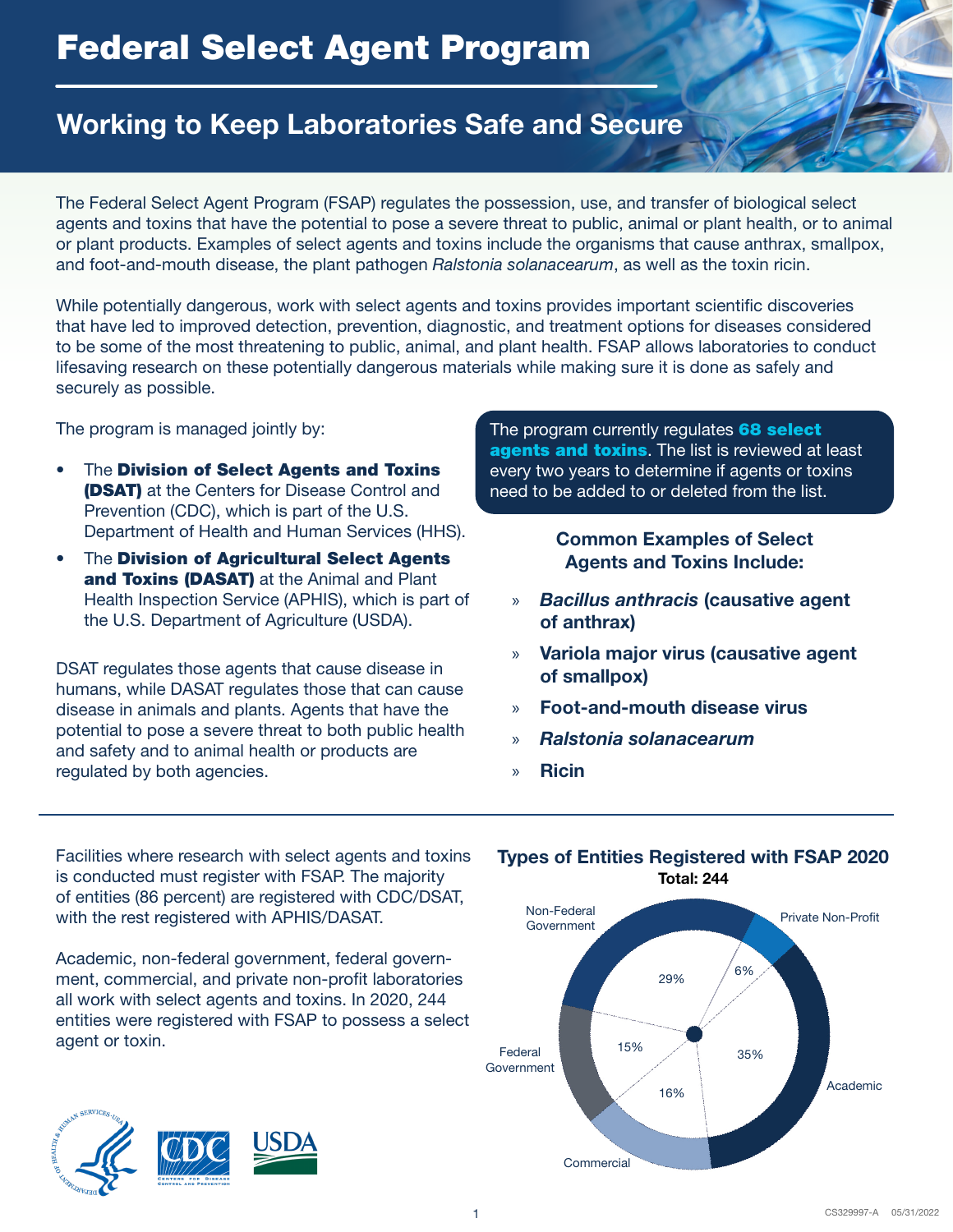# A Brief History

### 1995

A microbiologist was arrested and convicted of mail and wire fraud after misrepresenting the reasons for 1996  $\leftarrow$  **(a)** purchasing three vials of *Yersinia pestis* (the bacterium that causes plaque)

### Congress passed Section 511 of the Antiterrorism and Effective Death Penalty Act of 1996 to address

concerns about how easy it was to legally obtain biological agents that could cause disease in humans. The Act required HHS to:

- Establish a list of biological agents and toxins that could threaten public health and safety (select agents)
- Register entities and identify procedures for governing the transfer of those agents
- Create safety requirements for registered entities connected to the transfer of those agents

HHS delegated this authority to CDC

## 2010

#### President Obama signed **Executive** Order 13546, which called for:

- A review to prioritize (or "tier") the riskiest agents and toxins
- Consider reducing the number of agents and toxins on the list
- Establishing physical security standards for select agents and toxins that present the greatest risk of deliberate misuse with significant potential for mass casualties or devastating effects on the economy, critical infrastructure, or public confidence

# 2001 / 2002

After five people died from the anthrax attacks of 2001, Congress passed:

- The USA PATRIOT Act in 2001, which established criteria for those prohibited from having access to select agents and toxins
- The Public Health Security and Bioterrorism Preparedness and Response Act of 2002, which required HHS and USDA to publish regulations to strengthen oversight of select agents and toxins that have the potential to pose a severe threat to public health – as well as to animal and plant health, or to animal and plant products

# 2012

A regulatory amendment was published to establish "Tier 1" agents, or those that represent the greatest risk of deliberate misuse with the most significant potential for mass casualties. devastating effects on the economy, critical infrastructure, or public confidence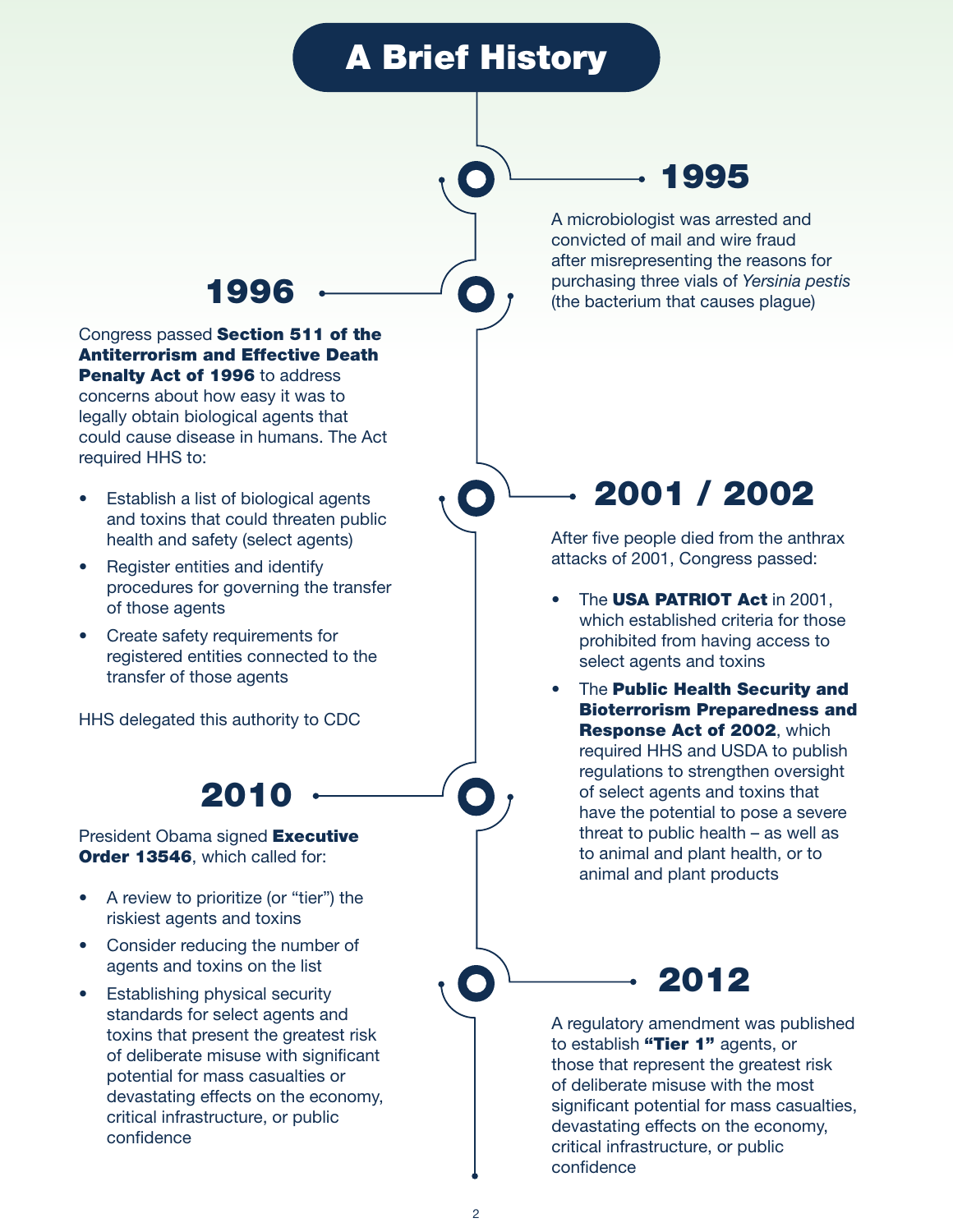# Key Regulatory Functions and Activities





Develops, implements, and enforces the select agent regulations<sup>1</sup>. The regulations outline key requirements that entities must meet in order to work with select agents and toxins, including local oversight, biosafety, security, reporting, and training needs, among others.

#### Provides oversight of possession.

A national database enables the U.S. government to be aware of entities that possess these potentially dangerous materials. This registry allows FSAP to proactively reach out to entities in advance of natural disasters or other national events to ensure all select agents and toxins are properly secured. In addition, the program tracks identification of select agents or toxins in diagnostic materials, and monitors the transfer of these materials to ensure they are housed at safe, secure facilities.

### Conducts inspections and approves registrations.

FSAP makes sure that appropriate measures are in place at each registered entity to prevent the unauthorized access, theft, loss, or release of select agents and toxins. The program approves registration applications for facilities and conducts periodic inspections of approved entities.

Inspections also help ensure that entities comply with the select agent regulations, and that any serious biosafety or security concerns are identified and remedied as quickly as possible. Entities may be informed of inspections ahead of time or they may be unannounced. Inspections are led by either DSAT or DASAT, depending on which agents and toxins the entity is registered to possess, use, or transfer.





#### Approves individual access to select agents and toxins.

An individual who works with select agents and toxins must first undergo a security risk assessment performed by the FBI's Criminal Justice Information Services Division. This helps prevent bioterrorists or others who may wish to misuse the agents from accessing these agents and toxins.



#### Receives reports of theft, loss, or release.

All entities must promptly report instances of a theft, loss, or release of a select agent or toxin. These may include laboratory-acquired infection, exposure (e.g., a needlestick, spill or animal bite), or the loss of inventory. FSAP follows up with each entity to ensure the proper actions are taken, the appropriate authorities are notified, and to help the entity identify ways to prevent the incident from happening again.

<sup>&</sup>lt;sup>1</sup> Includes 7 CFR Part 331, 9 CFR Part 121, and 42 CFR Part 73